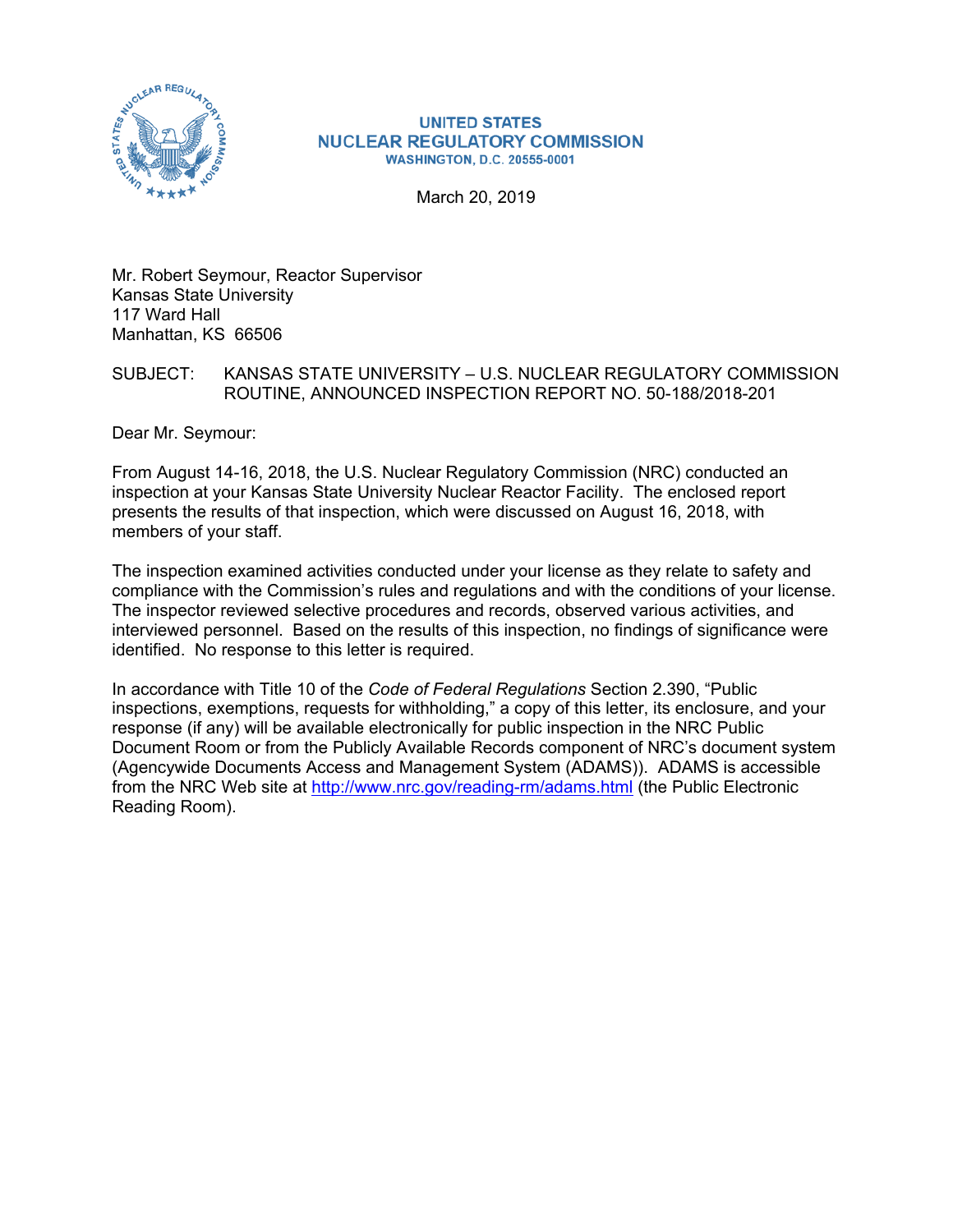Should you have any questions concerning this inspection, please contact Mr. Johnny H. Eads at (301) 415-0136 or by electronic mail at <u>Johnny.Eads@nrc.gov</u>.

Sincerely,

#### */RA/*

Anthony J. Mendiola, Chief Research and Test Reactors Oversight Branch Division of Licensing Projects Office of Nuclear Reactor Regulation

Docket No. 50-188 License No. R-88

Enclosure: As stated

cc: w/enclosure: See next page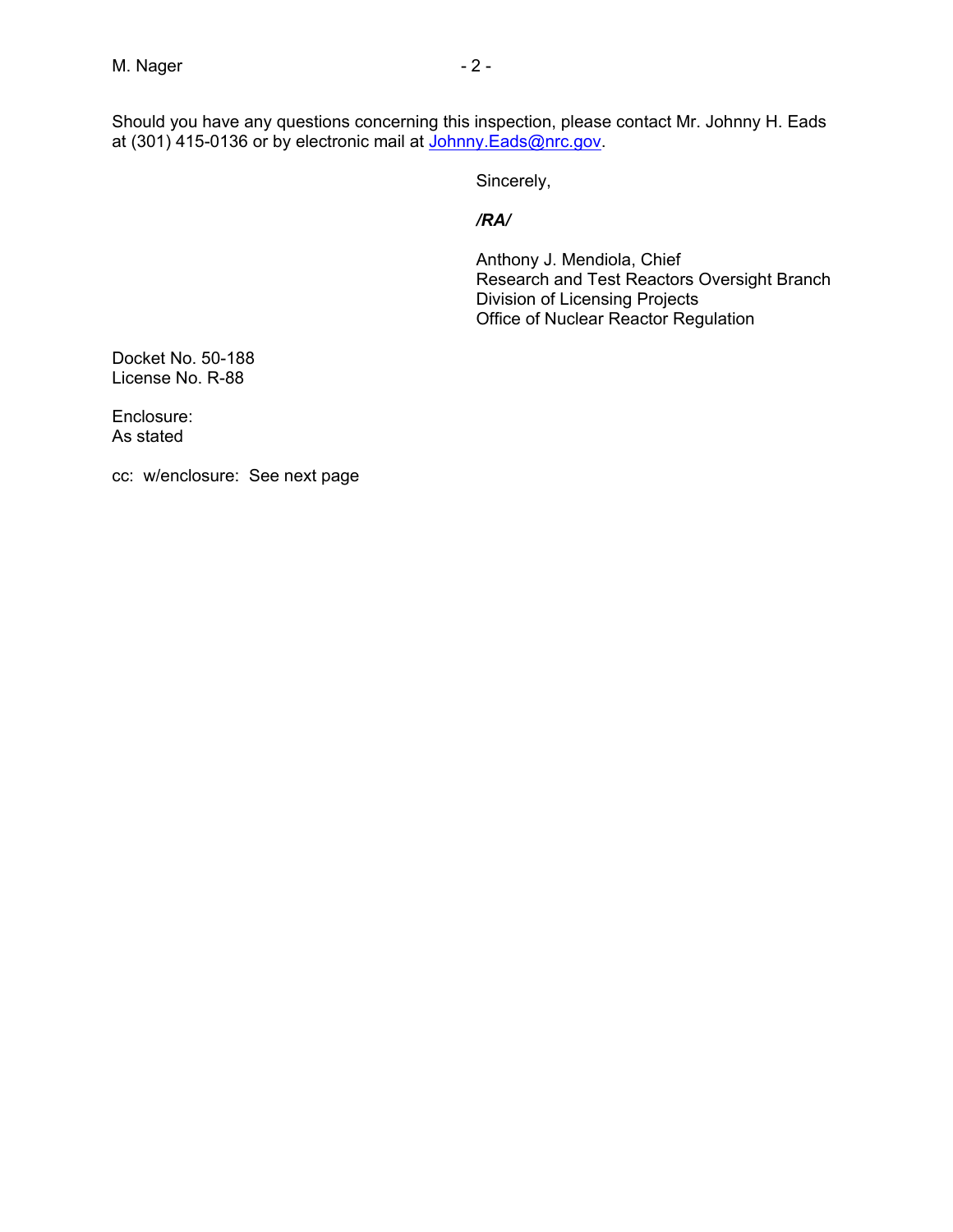Kansas State University **No. 2018** Contract No. 50-188

cc:

Office of the Governor State of Kansas 300 SW 10th Avenue, Suite 212 S Topeka, KS 66612-1590

Kim Steves Radiation Control Section Kansas Department of Health and Environment 1000 SW Jackson, Suite 330 Topeka, KS 66612-1365

Mayor of Manhattan City Hall 1101 Poyntz Avenue Manhattan, KS 66502

Test, Research and Training Reactor Newsletter Attention: Amber Johnson Dept of Materials Science and Engineering University of Maryland 4418 Stadium Drive College Park, MD 20742-2115

Dr. Alan Cebula Nuclear Reactor Facilities Manager Kansas State University 112 Ward Hall Manhattan, KS 66506-5204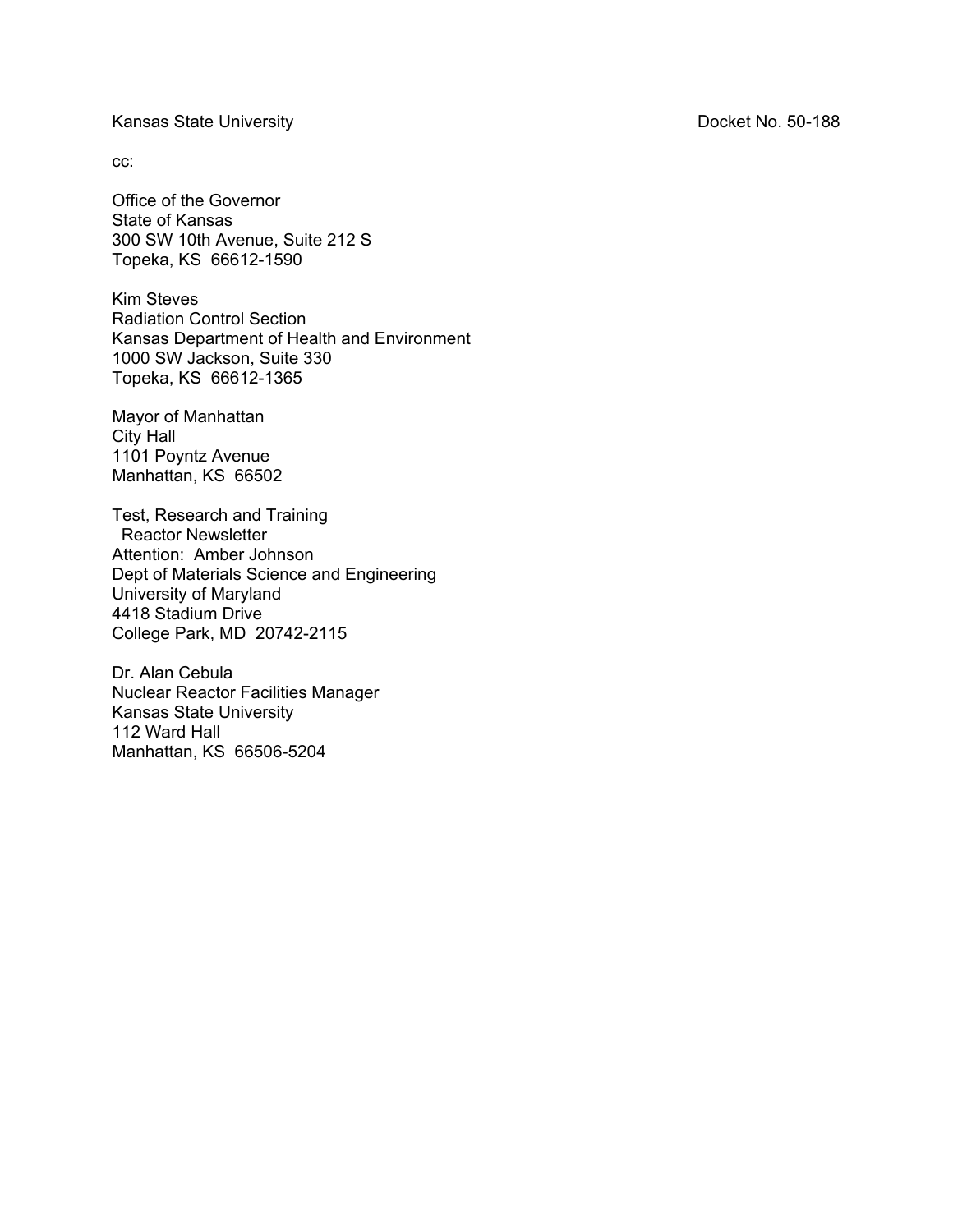#### **DISTRIBUTION**:

| <b>PUBLIC</b>         | PROB r   |
|-----------------------|----------|
| <b>RidsNrrDlpProb</b> | JEads, l |
| NParker, NRR          | AMendi   |

r/f RidsNrrDlpPrlb NRR **IDSNRR**LTran, NRR iola, NRR **PBoyle, NRR** 

|               | <b>ADAMS Accession No. ML19074A221</b> | *concurred via e-mail |                 | <b>NRC-002</b> |
|---------------|----------------------------------------|-----------------------|-----------------|----------------|
| <b>OFFICE</b> | NRR/DLP/PROB/PM*                       | NRR/DLP/PROB/LA*      | NRR/DLP/PROB/BC |                |
| <b>NAME</b>   | JEads                                  | NParker               | AMendiola       |                |
| <b>DATE</b>   | 3/18/19                                | 3/15/19               | 3/20/19         |                |

**OFFICIAL RECORD COPY**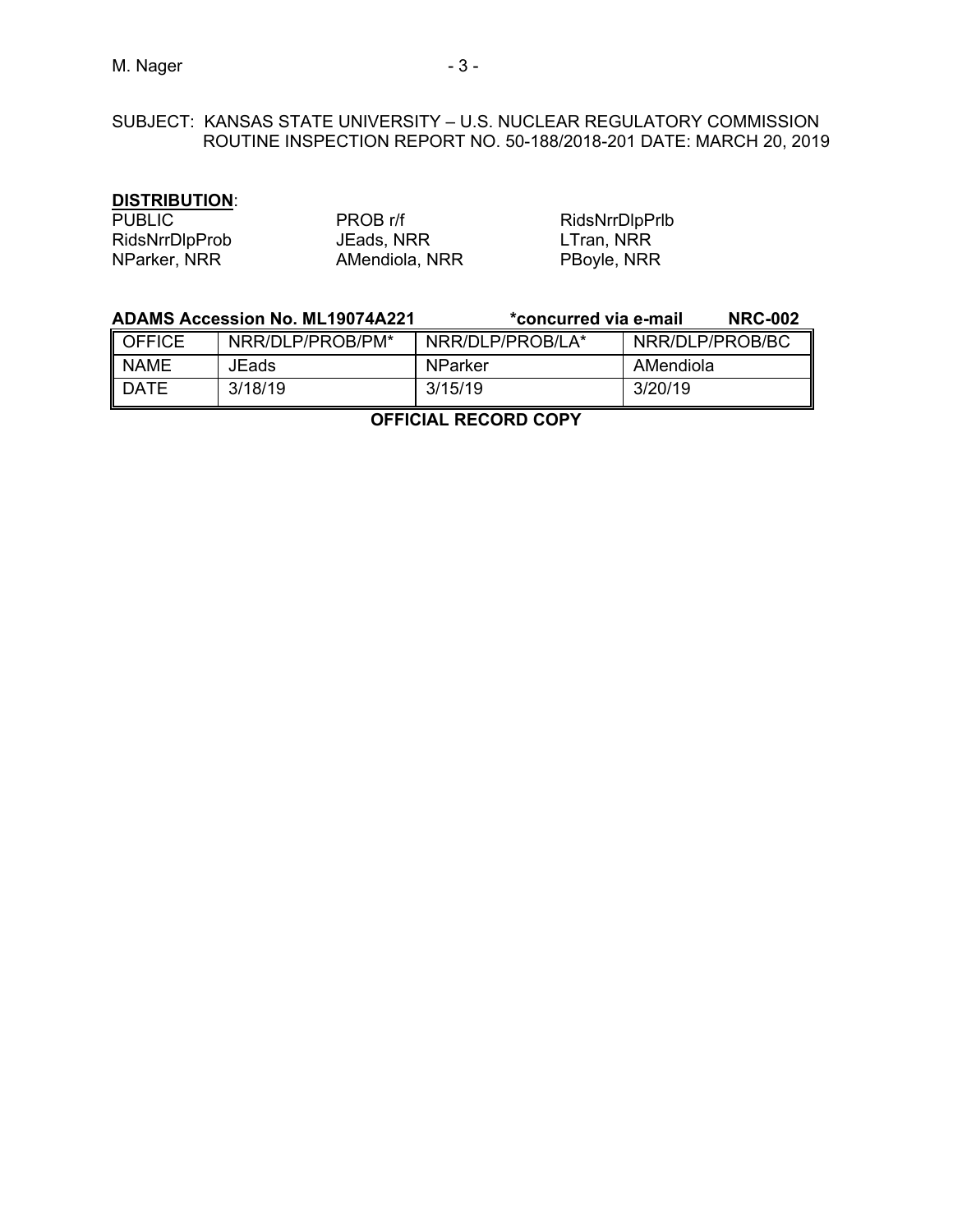# **U.S. NUCLEAR REGULATORY COMMISSION**

OFFICE OF NUCLEAR REACTOR REGULATION

| Docket No.:  | 50-188                                                                                                                                              |
|--------------|-----------------------------------------------------------------------------------------------------------------------------------------------------|
| License No.: | R-88                                                                                                                                                |
| Report No:   | 50-188/2018-201                                                                                                                                     |
| Licensee:    | <b>Kansas State University</b>                                                                                                                      |
| Facility:    | <b>TRIGA Mark II Research Reactor</b>                                                                                                               |
| Location:    | Manhattan, Kansas                                                                                                                                   |
| Dates:       | August 14-16, 2018                                                                                                                                  |
| Inspector:   | <b>Johnny Eads</b>                                                                                                                                  |
| Approved by: | Anthony J. Mendiola, Chief<br>Research and Test Reactors Oversight Branch<br>Division of Licensing Projects<br>Office of Nuclear Reactor Regulation |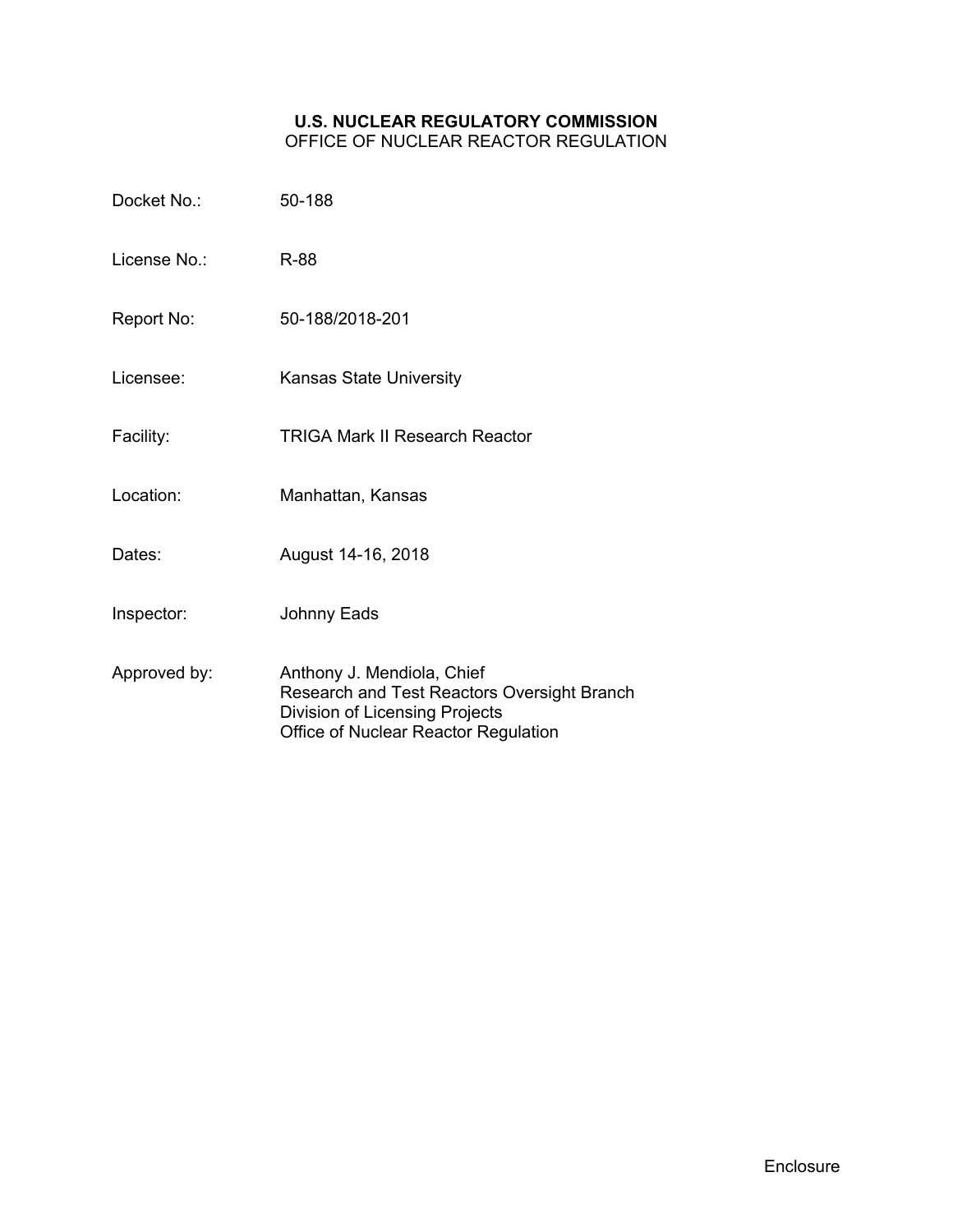# EXECUTIVE SUMMARY

#### Kansas State University TRIGA MARK II Research Reactor Facility NRC Inspection Report No. 50-188/2018-201

The primary focus of this routine, announced inspection was the onsite review of selected aspects of the Kansas State University (the licensee's) Class II research reactor safety programs including: (1) organization and staffing; (2) procedures; (3) requalification training; (4) surveillance and limiting conditions for operation (LCO); (5) emergency planning; (6) maintenance logs and records; and (7) fuel handling logs and records. The licensee's programs were acceptably directed toward the protection of public health and safety, and in compliance with the U.S. Nuclear Regulatory Commission (NRC) requirements.

## Organization and staffing

• Organizational structure and staffing were consistent with technical specification (TS) requirements.

## **Procedures**

• The program for changing, controlling, and implementing facility procedures was acceptably maintained as required by the TSs and the applicable procedures.

#### Requalification Training

• Operator requalification was conducted as required by the Operator Requalification Plan

#### Surveillance and Limiting Conditions for Operation

- The inspector found that the surveillance program and supporting procedures met the TS requirements.
- Operations met the TS LCO and surveillance requirements.

#### Emergency Planning

 The emergency preparedness program was conducted in accordance with the Emergency Plan (EP).

#### Maintenance Logs and Records

• Maintenance logs, records, reviews, and performance satisfied TS and procedure requirements.

#### Fuel Handling Logs and Records

 Fuel handling and inspection activities were completed and documented as required by TS and facility procedures.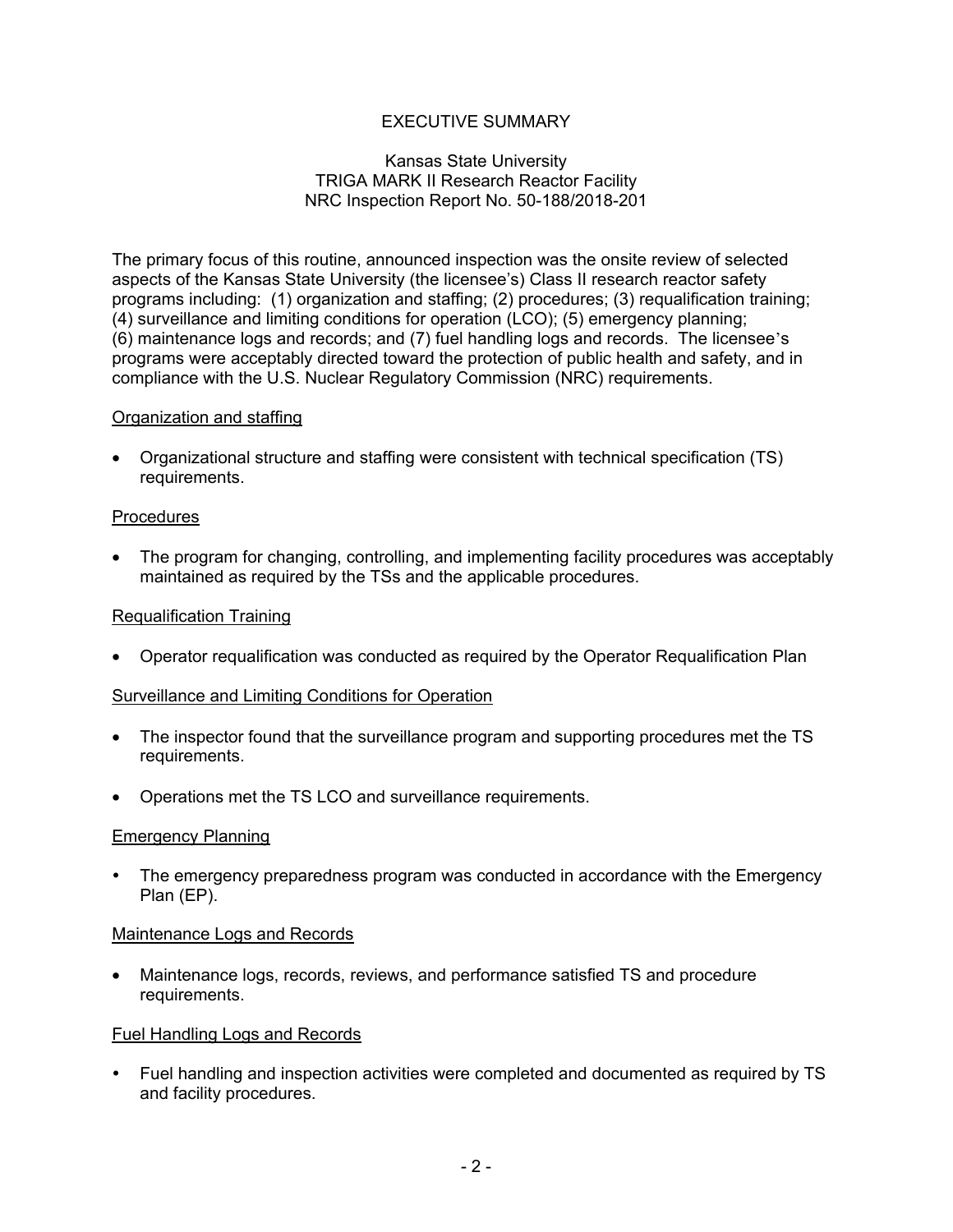# REPORT DETAILS

# **Summary of Facility Status**

The Kansas State University's (KSU's) 1250-kilowatt reactor continued to be operated in support of the University's academic program in nuclear engineering laboratory instruction and research. During the inspection, the reactor was shutdown for maintenance.

## **1. Organization and Staffing**

#### a. Inspection Scope (Inspection Procedure (IP) 69001)

The inspector reviewed the following to verify compliance with the organization and staffing requirements in TS Section 6.1, "Organization and Responsibilities of Personnel":

- Kansas State reactor organizational structure and staffing
- TSs for Kansas State University TRIGA reactor, dated October 8, 2008
- Reactor console logbooks covering operations from January 2017 to present
- Daily Reactor Startup and Shutdown Checklist from January 2017 to present

## b. Observations and Findings

Since the last inspection (NRC Inspection Report No. 50-188/2017-201), the organizational structure and the responsibilities of the reactor management and staff had not changed except a new Reactor Facility Manager is in place. Review of records verified that management responsibilities were administered as required by TS and applicable procedures. The inspector observed reactor operations that the shift staffing of the licensee satisfied the requirements for TS. There were six licensed senior reactor operators (SRO) and one licensed reactor operators (RO) at the facility.

#### c. Conclusion

The licensee's organization and staffing were in compliance with the requirements specified in TS Section 6.1. The operations log and associated records confirmed that shift staffing met the minimum requirements for duty and on call personnel.

# **2. Procedures**

#### a. Inspection Scope (IP 69001)

The inspector reviewed the following to ensure that the requirements of TS Section 6.3, "Procedures," were being met concerning written procedures: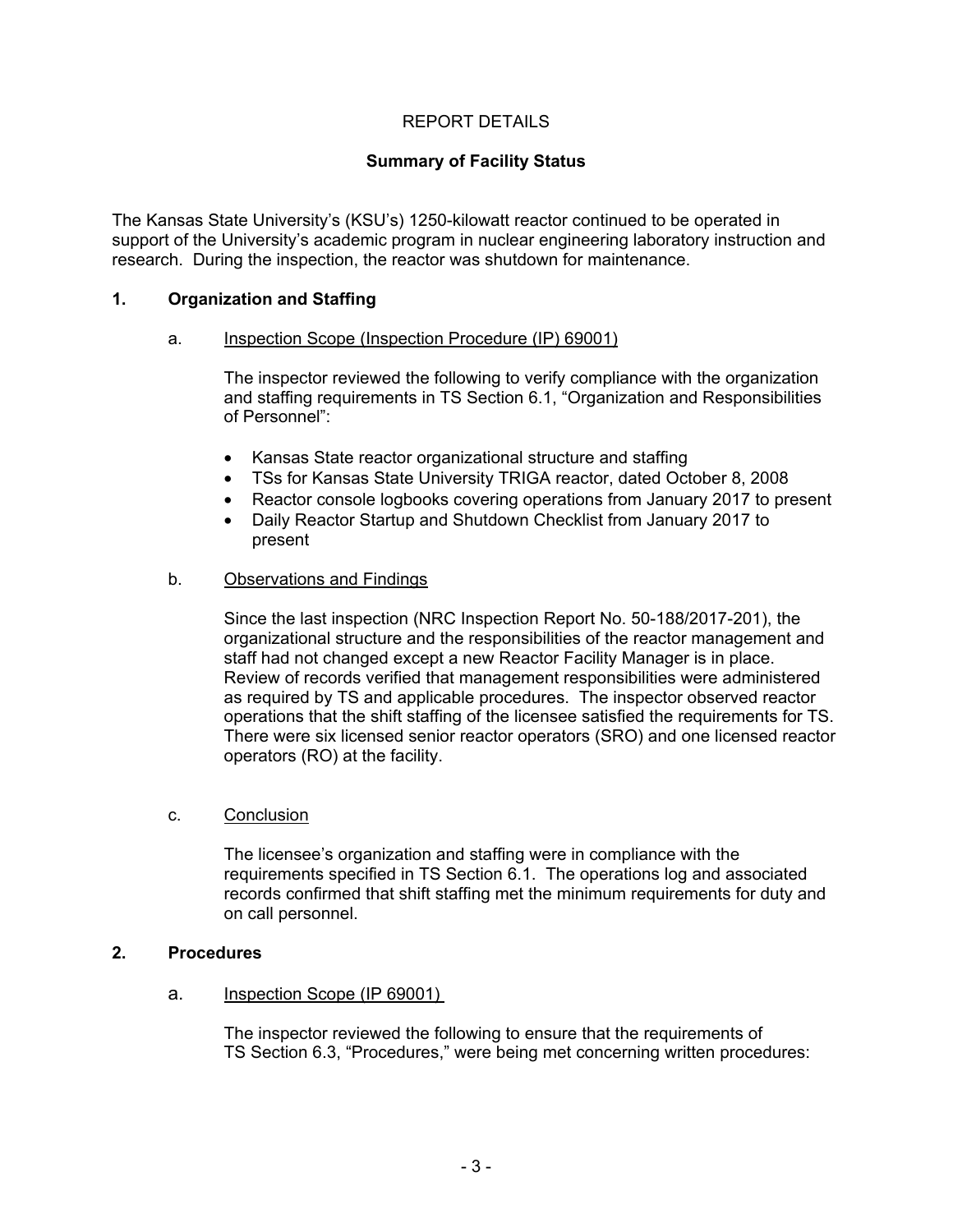- TS for KSU TRIGA (Training, Research, Isotopes, General Atomics) reactor dated October 8, 2008
- KSU TRIGA Mark II Operation, Test, and Maintenance Procedures, "OP-15 Reactor Startup," dated May 20, 2016
- KSU TRIGA Mark II Operation, Test, and Maintenance Procedures, "OP-1 Biennial Control Rod Inspection," dated February 3, 2012
- KSU TRIGA Mark II Operation, Test, and Maintenance Procedures, "OP-10 Fuel Element Inspection," dated April 7, 2011

## b. Observations and Findings

Oversight and review of procedure implementation was provided by licensee management and the Reactor Safeguards Committee (RSC). All procedures reviewed were current and had been approved by the RSC. During reactor operations and other evolutions procedure compliance was evident.

## c. Conclusion

The licensee was maintaining and implementing written procedures in accordance with the TS requirements.

## **3. Requalification Training**

## a. Inspection Scope (IP 69001)

The inspector reviewed the following to verify that the requirements of Title 10 of the *Code of Federal Regulations* (10 CFR) Part 55, "Operators' Licenses," were being met:

- Requalification Program, KSU, dated June 2003
- RSC Meeting Minutes for 2016 and 2017
- Personal RO/SRO files
- Reactor console log books, dated from January 2016 to present
- KSU operator licenses for six SROs and one RO
- Console spreadsheet for operator training and requalification
- NRC Form 396, "Certification of Medical Examination by Facility Licensee," for all SROs and ROs

# b. Observations and Findings

The licensee's reactor operator staff consisted of six NRC licensed SRO and one RO.

The licensee's requalification program included the regulatory requirement for an annual operating test and a biennial written examination. The inspector verified that both examinations were administered at the specified frequency and that the level of difficulty was comparable to that of NRC-administered examinations.

The inspector reviewed the content of the written and oral examinations used for the 2017-2018 requalification cycle and found them adequate. The inspector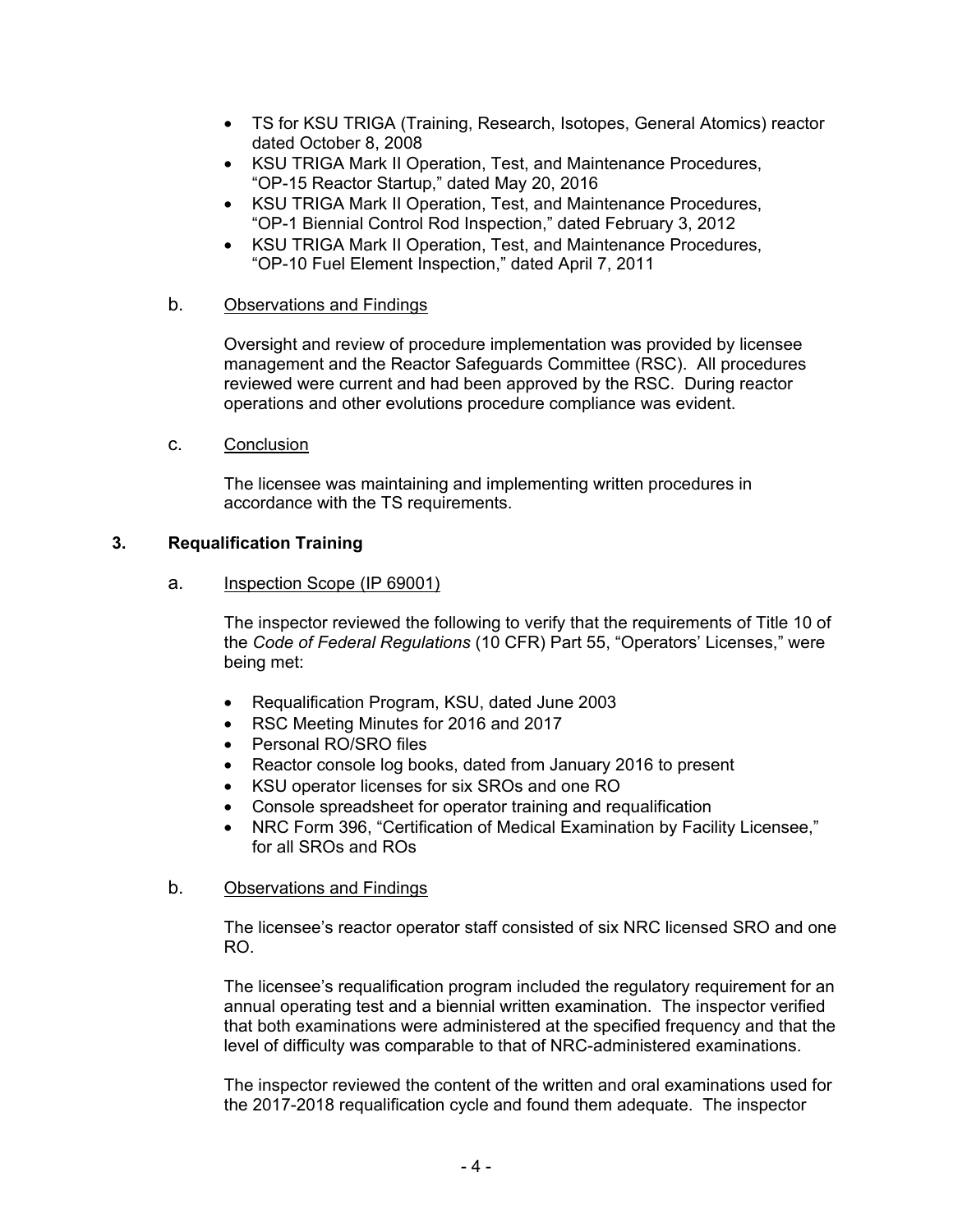reviewed the training and medical records for the 7 licensed operators. The inspector reviewed documentation indicating that all operators had performed the required number of reactor manipulations at the frequency specified in the requalification program.

c. Conclusion

Operator requalification was conducted as required by the Requalification Program and NRC regulations.

# **4. Surveillance and Limiting Conditions of Operation**

a. Inspection Scope (IP 69001)

The inspector reviewed the following to verify compliance with TS Section 3, "Limiting Conditions for Operation (LCO)," and to determine if the periodic surveillance tests on safety systems were performed as stipulated in TS Section 4, "Surveillance Requirements":

- Maintenance and surveillance reports for the months of January 2017 to present
- KSU TRIGA Mark II Operation, Test, and Maintenance Procedures, "OP-15 Reactor Startup," dated May 20, 2016
- b. Observations and Findings

The licensee used a monthly form listing periodic tests, including those required by TS and by procedures. This tool aided the licensee in assuring that surveillances were completed on a timely basis. The inspector verified that surveillances had been completed on schedule, in accordance with licensee procedures, and in compliance with the TS.

c. Conclusion

The LCO and surveillances required by TS were being properly implemented.

# **5. Emergency Planning**

# a. Inspection Scope (IP 69001)

The inspector reviewed documentation verifying implementation of selected portions of the emergency preparedness program including:

- Emergency telephone contact list dated May 15, 2018
- Emergency support center equipment inventories
- EP KSU TRIGA Mark II Nuclear Reactor Facility, December 5, 2016
- KSU TRIGA Mark II Nuclear Reactor Facility EP Procedure 2, "Notification List," dated February 28, 2014
- KSU TRIGA Mark II Nuclear Reactor Facility EP Procedure 3, "Emergency Classification," dated August 2, 2011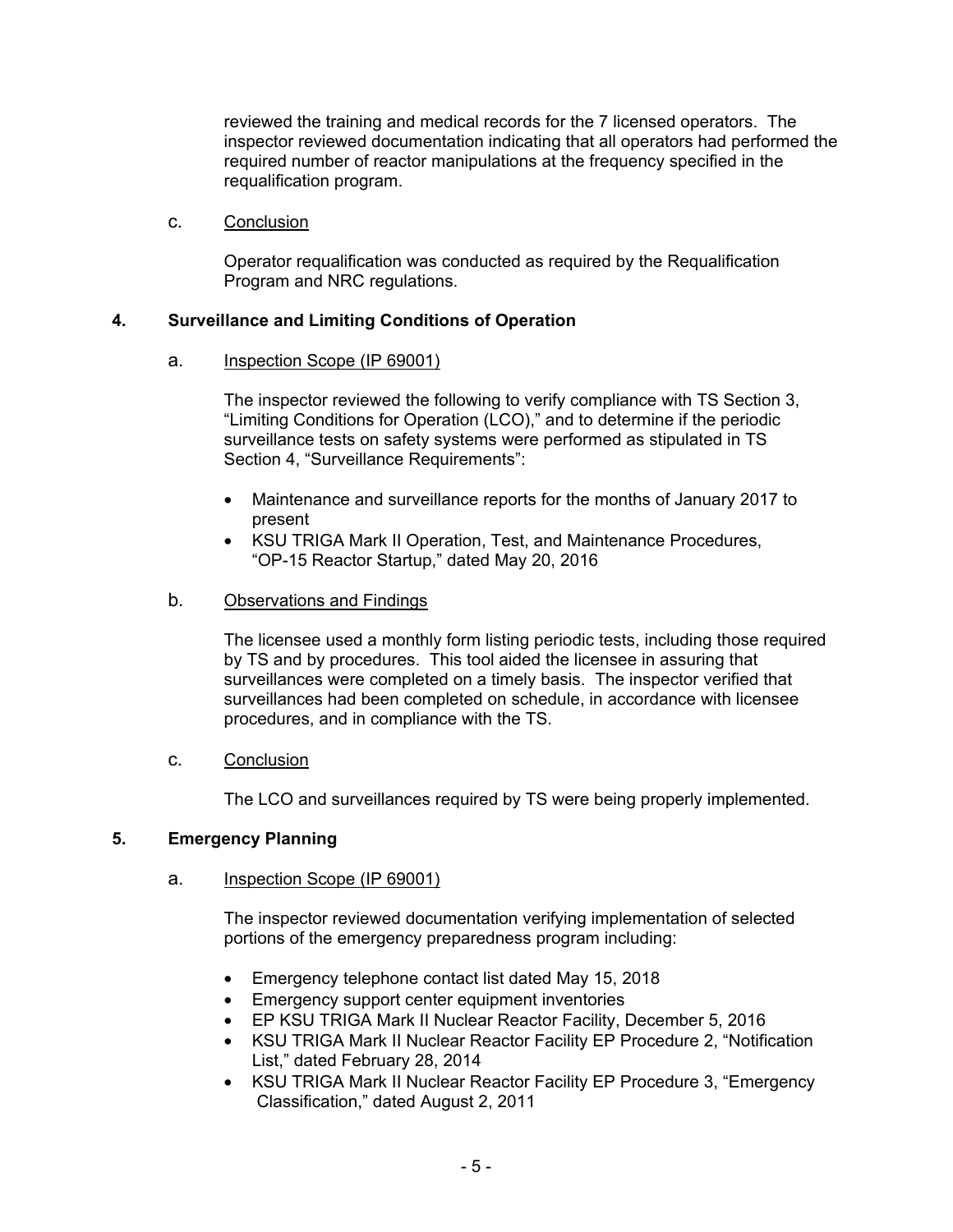- KSU TRIGA Mark II Nuclear Reactor Facility EP Procedure 5, "Fire," dated August 2, 2017
- KSU TRIGA Mark II Nuclear Reactor Facility EP Procedure 7, "External Hazard," dated August 2, 2017
- b. Observations and Findings

Agreement letters with outside support groups were on file, dated during 2016. New agreement letters had been sent to supporting facilities and were being returned as they were signed. The EP requires that the agreement letters be reviewed and updated every 2 years. The inspector verified that current emergency call lists were available and personnel knew where to find the current list. Emergency equipment inventories were conducted quarterly. Emergency drills were being conducted annually as required.

c. Conclusion

The emergency preparedness program was conducted in accordance with the Emergency Plan and implementing procedures.

# **6. Maintenance Logs and Records**

# a. Inspection Scope (IP 69001)

To verify that the licensee was complying with the applicable regulations, the inspector reviewed selected aspects of:

- Reactor logbooks for the period January 2017 to present
- Maintenance and surveillance monthly reports from January 2017 to present
- KSU Annual Report to the NRC, January 2016 to December 2016

# b. Observations and Findings

The inspector reviewed the maintenance records related to scheduled and unscheduled preventive and corrective maintenance activities that had occurred during the inspection period. Routine and preventive maintenance was controlled and well documented in the console logs and the reactor utilization report. The inspector verified that all maintenance reviewed was conducted in accordance with the requirements of TS Section 4, "Surveillance Requirements."

c. Conclusion

Maintenance was performed and logs and records maintained consistent with TS and licensee procedure requirements.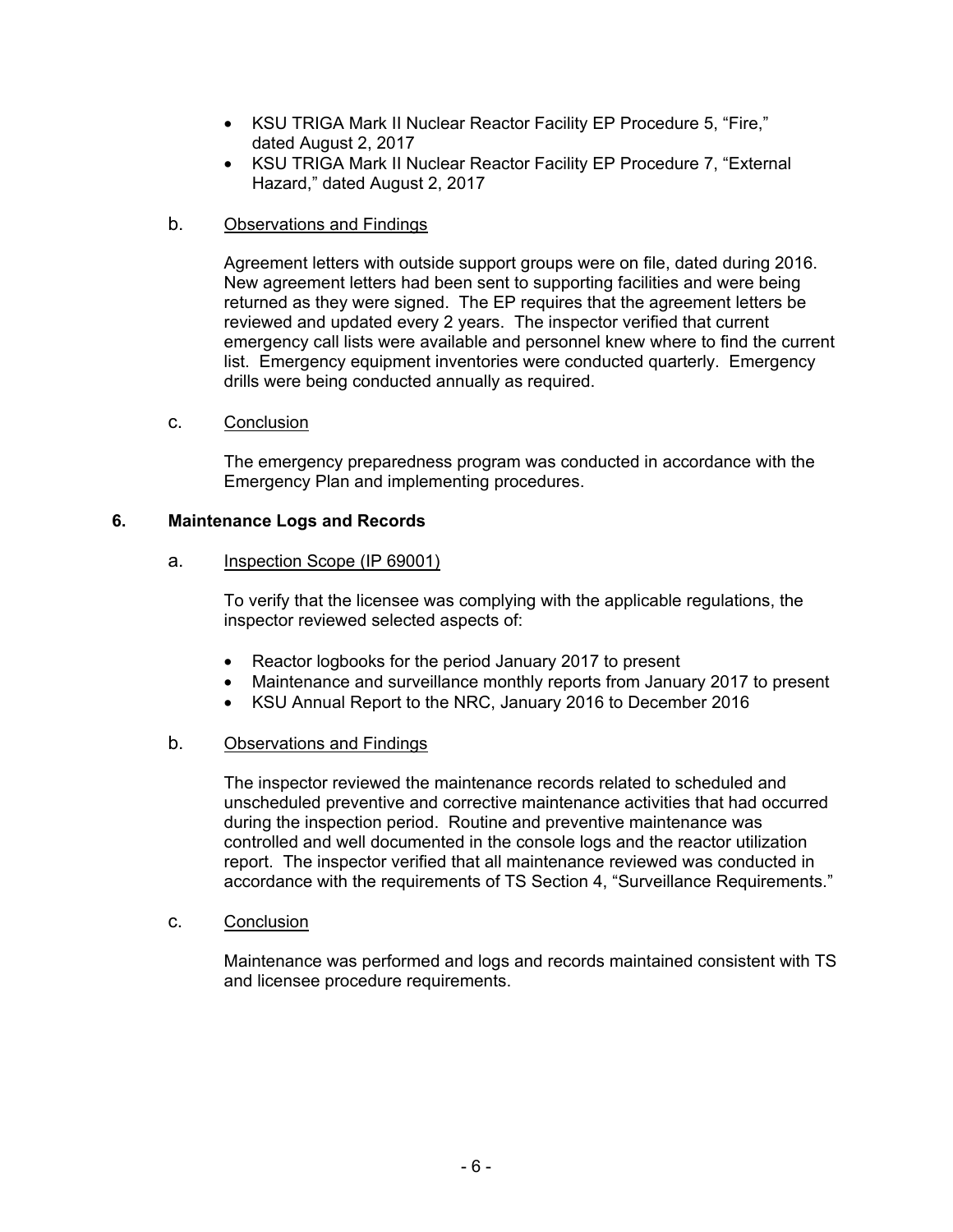# **7. Fuel Handling Logs and Records**

## a. Inspection Scope (IP 69001)

The inspector reviewed the July 2017 fuel movement records and the following procedures and logs:

- Reactor console logbook, January 2017 to present
- Procedure No. 26, "Fuel Handling Procedure," dated August 22, 2011
- KSU TRIGA Mark II Operation, Test, and Maintenance Procedures, "OP-1 Biennial Control Rod Inspection," dated February 7, 2012
- KSU TRIGA Mark II, Fuel Log Book
- Fuel location status map (control room)

# b. Observations and Findings

The licensee performed fuel inspection during the period of July, 2017. All fuel movements were documented in the console log and the Fuel Log Book. Numerous fuel movements had been made for Experiment 52. All movements were documented in the console log and the fuel inspection sheet. Procedures for refueling, fuel movement, and TS required fuel inspections and control rod surveillances had been reviewed and approved as required. Fuel movement and data recording were being done according to facility procedures.

# c. Conclusion

Fuel movements were performed safely in accordance with TS requirements and licensee procedural requirements.

# **8. Exit Interview**

The inspector presented the inspection results to licensee management at the conclusion of the inspection on August 16, 2018. The inspector described the areas inspected and discussed in detail the inspection observations. The licensee acknowledged the findings presented and did not identify as proprietary any of the material provided to or reviewed by the inspector during the inspection.